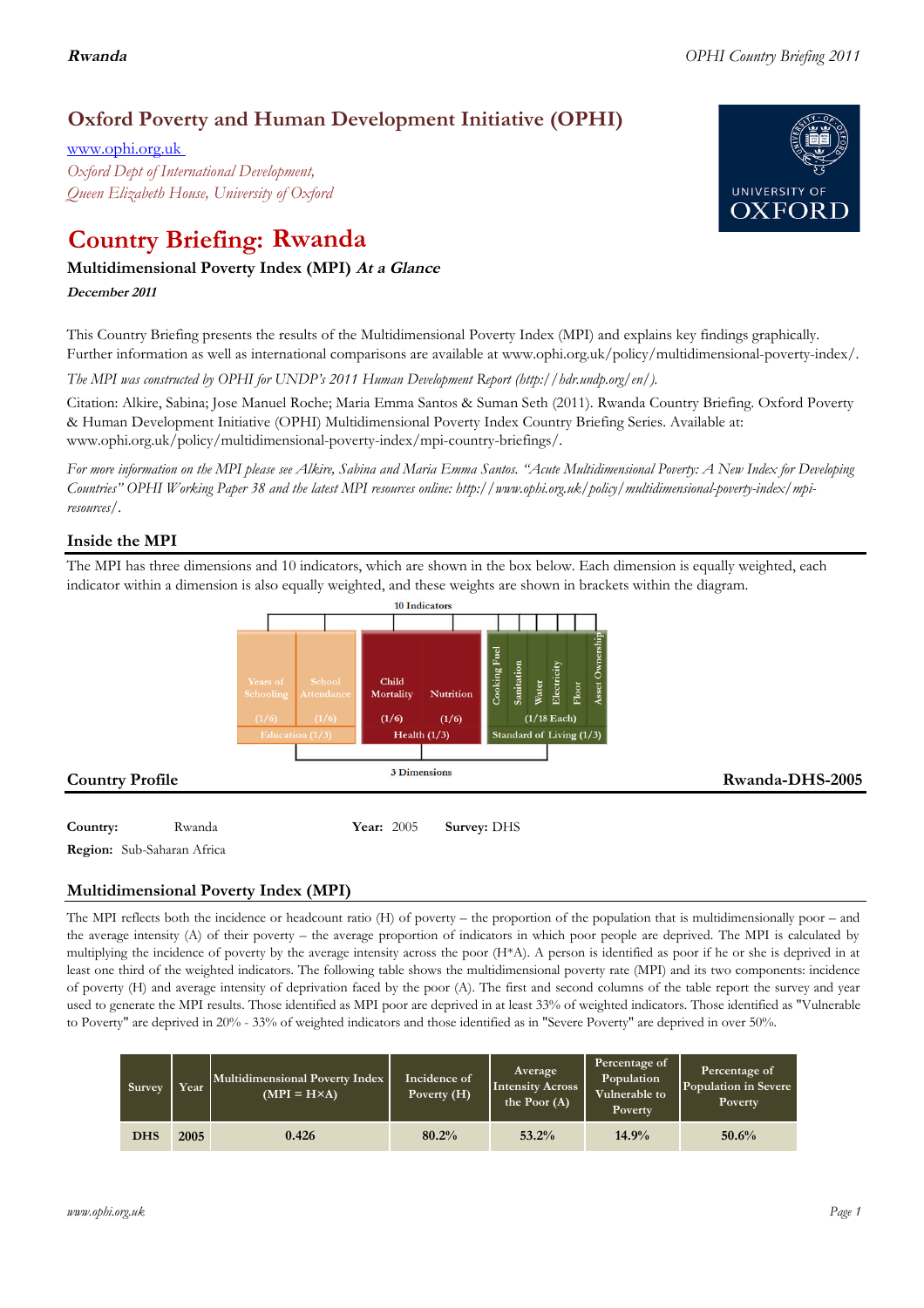# **Comparing the MPI with Other Poverty Measures**

Column chart A compares the poverty rate using the MPI with three other commonly used poverty measures. The height of the first column denotes the percentage of people who are MPI poor (also called the incidence or headcount ratio). The second and third columns denote the percentages of people who are poor according to the \$1.25 a day income poverty line and \$2.00 a day line, respectively. The final column denotes the percentage of people who are poor according to the national income poverty line. The table on the right-hand side reports various descriptive statistics for the country. The statistics shaded in khaki/olive are taken from the year closest to the year of the survey used to calculate the MPI. The year is provided below each column in chart A.



|                 |                         | Summary                                                                                                                                                |          |  |  |  |
|-----------------|-------------------------|--------------------------------------------------------------------------------------------------------------------------------------------------------|----------|--|--|--|
| erty Measures   |                         | 0.426<br>Multidimensional Poverty Index                                                                                                                |          |  |  |  |
|                 |                         | 80.2%<br>Percentage of MPI Poor (H)                                                                                                                    |          |  |  |  |
| 89.6%           |                         | Average Intensity of Deprivation (A)                                                                                                                   | 53.2%    |  |  |  |
|                 | 58.5%                   | Percentage of Income Poor (\$1.25 a day) <sup><math>\ddagger</math></sup>                                                                              | 76.8%    |  |  |  |
|                 |                         | Percentage of Income Poor (\$2.00 a day) <sup><math>\ddagger</math></sup>                                                                              | 89.6%    |  |  |  |
|                 |                         | Percentage of Poor (National Poverty Line) <sup>#</sup>                                                                                                | $58.5\%$ |  |  |  |
|                 |                         | Human Development Index 2011*                                                                                                                          | 0.429    |  |  |  |
| US\$2 a day     | <b>National Poverty</b> | $HDI$ rank*                                                                                                                                            | 166      |  |  |  |
| 2005            | Line<br>2005            | $HDI category*$                                                                                                                                        | Low      |  |  |  |
| <b>⁄Ieasure</b> |                         | # The World Bank (2011). "World Development Indicators." Washington, DC.<br>* UNDP (2011). "Human Development Report", Statistical Table 1 . New York. |          |  |  |  |

te: For population figures and numbers of MPI poor people, consult the tables on OPHI's te: http://www.ophi.org.uk/policy/multidimensional-poverty-index/

### **Comparing the MPI with Other Poverty Measures**

Column chart B shows the percentage of people who are MPI poor (also called the incidence or headcount) in the 109 developing countries analysed. The column denoting this country is dark, with other countries shown in light grey. The dark dots denote the percentage of people who are income poor according to the \$1.25 a day poverty line in each country. The graph above tells you the year this data comes from. Dots are only shown where the income data available is within three years of the MPI survey year.



**B. Headcounts of MPI Poor and \$1.25/day Poor**



*www.ophi.org.uk Page 2*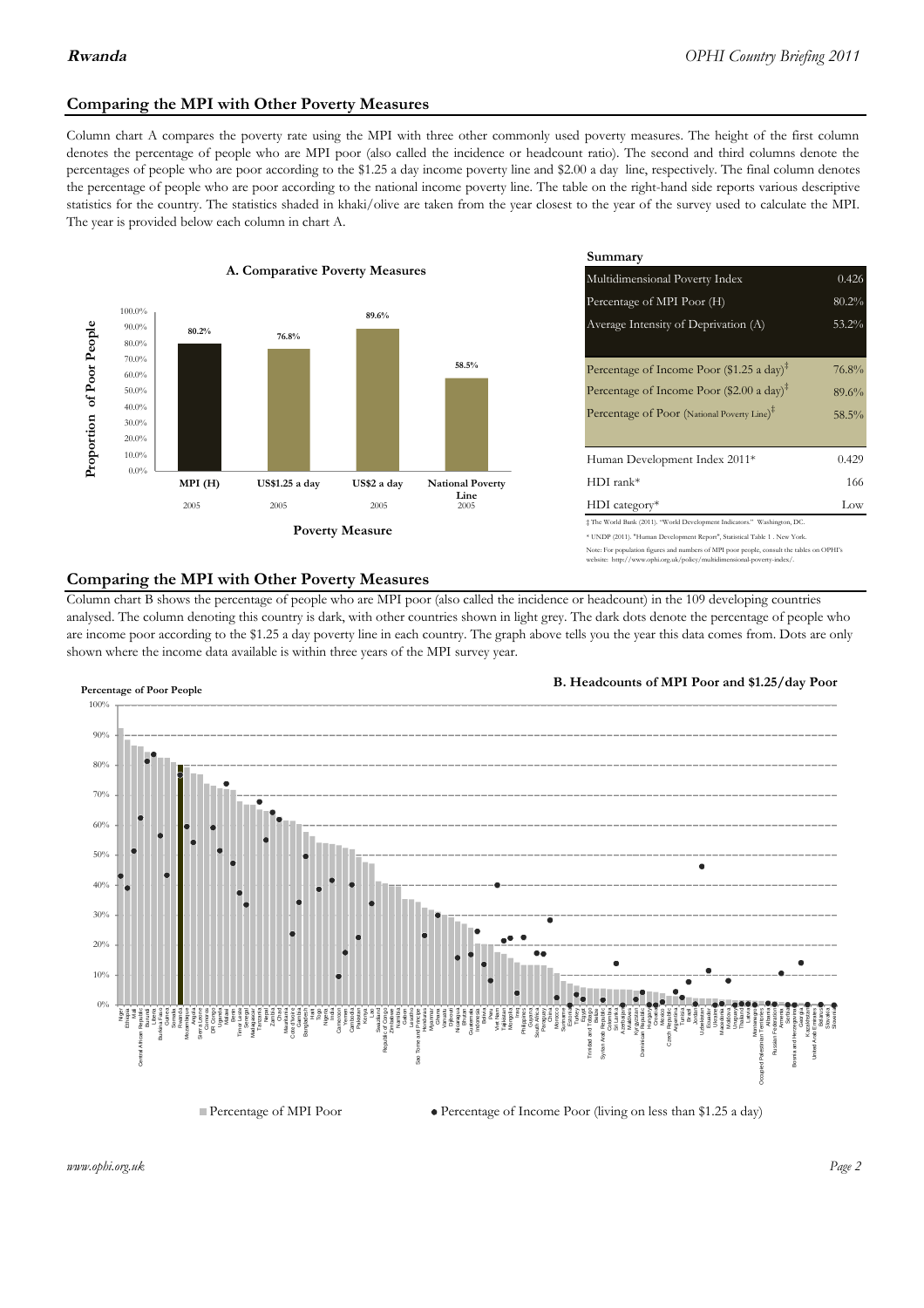### **Incidence of Deprivation in Each of the MPI Indicators**

The MPI uses 10 indicators to measure poverty in three dimensions: education, health and living standards. The bar chart to the left reports the proportion of the population that is poor and deprived in each indicator. We do not include the deprivation of non-poor people. The spider diagram to the right compares the proportions of the population that are poor and deprived across different indicators. At the same time it compares the performance of rural areas and urban areas with that of the national aggregate. Patterns of deprivation may differ in rural and urban areas.







#### **Composition of the MPI**

The MPI can be broken down to see directly how much each indicator contributes to multidimensional poverty. The following figure shows the composition of the MPI using a pie chart. Each piece of the pie represents the percentage contribution of each indicator to the overall MPI of the country. The larger the slice of the pie chart, the bigger the weighted contribution of the indicator to overall poverty.

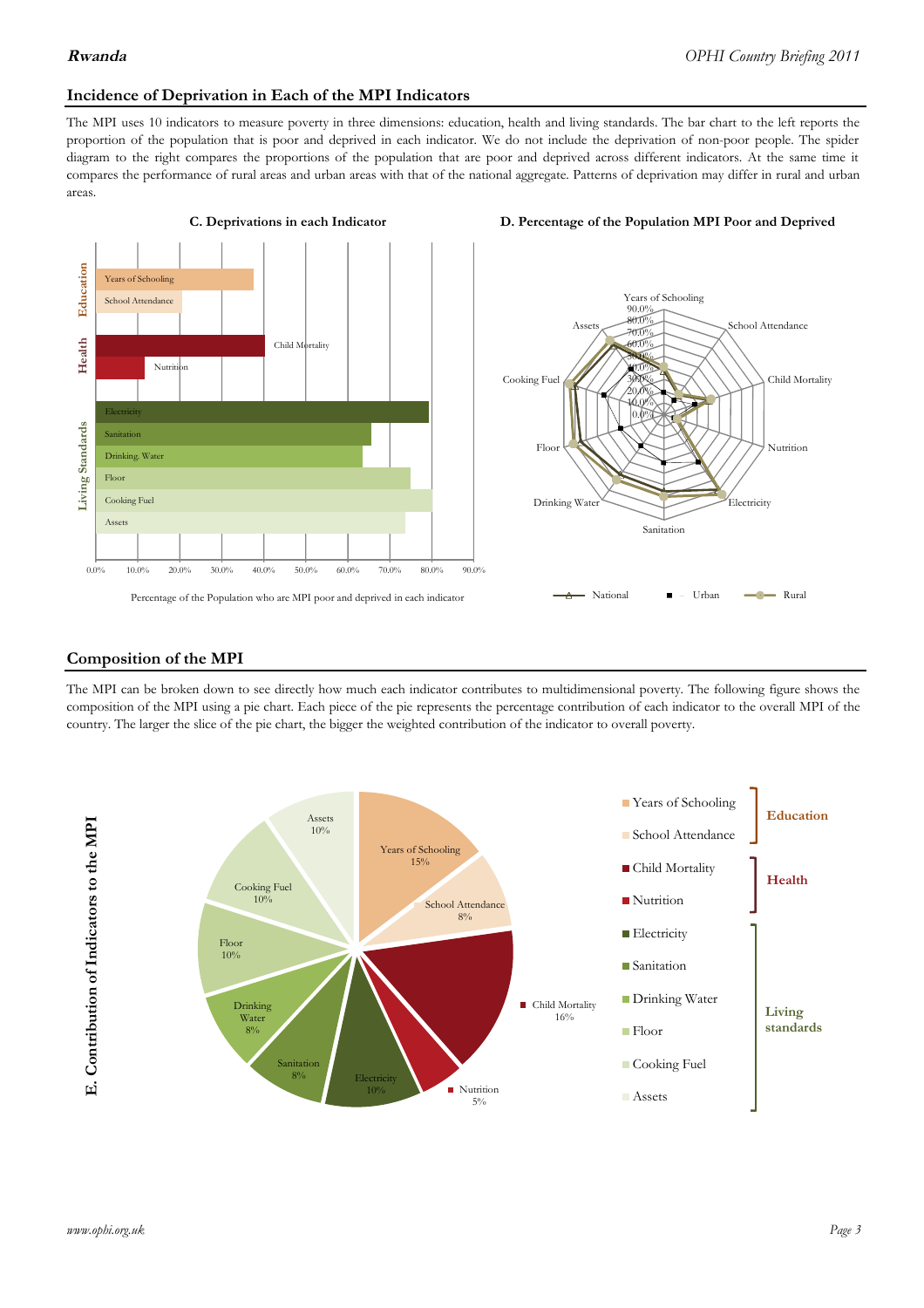# **Decomposition of MPI by Region**

The MPI can be decomposed by different population subgroups, then broken down by dimension, to show how the composition of poverty differs between different regions or groups. On the left-hand side of column chart F, the height of each of the three bars shows the level of MPI at the national level, for urban areas, and for rural areas, respectively. Inside each bar, different colours represent the contribution of different weighted indicators to the overall MPI. On the right-hand side of column chart F, the colours inside each bar denote the percentage contribution of each indicator to the overall MPI, and all bars add up to 100%. This enables an immediate visual comparison of the composition of poverty across regions.





# **Intensity of Multidimensional Poverty**

Recall that i) a person is considered poor if they are deprived in at least one third of the weighted indicators and ii) the intensity of poverty denotes the proportion of indicators in which they are deprived. A person who is deprived in 100% of the indicators has a greater intensity of poverty than someone deprived in 40%. The following figures show the percentage of MPI poor people who experience different intensities of poverty. The pie chart below breaks the poor population into seven groups based on the intensity of their poverty. For example, the first slice shows deprivation intensities of greater than 33% but strictly less than 40%. It shows the proportion of poor people whose intensity (the percentage of indicators in which they are deprived) falls into each group. The column chart H reports the proportion of the population in a country that is poor in that percentage of indicators or more. For example, the number over the 40% bar represents the percentage of people who are deprived in 40% or more indicators.



**G. Intensity of Deprivation Among MPI Poor**



Intensity of Poverty